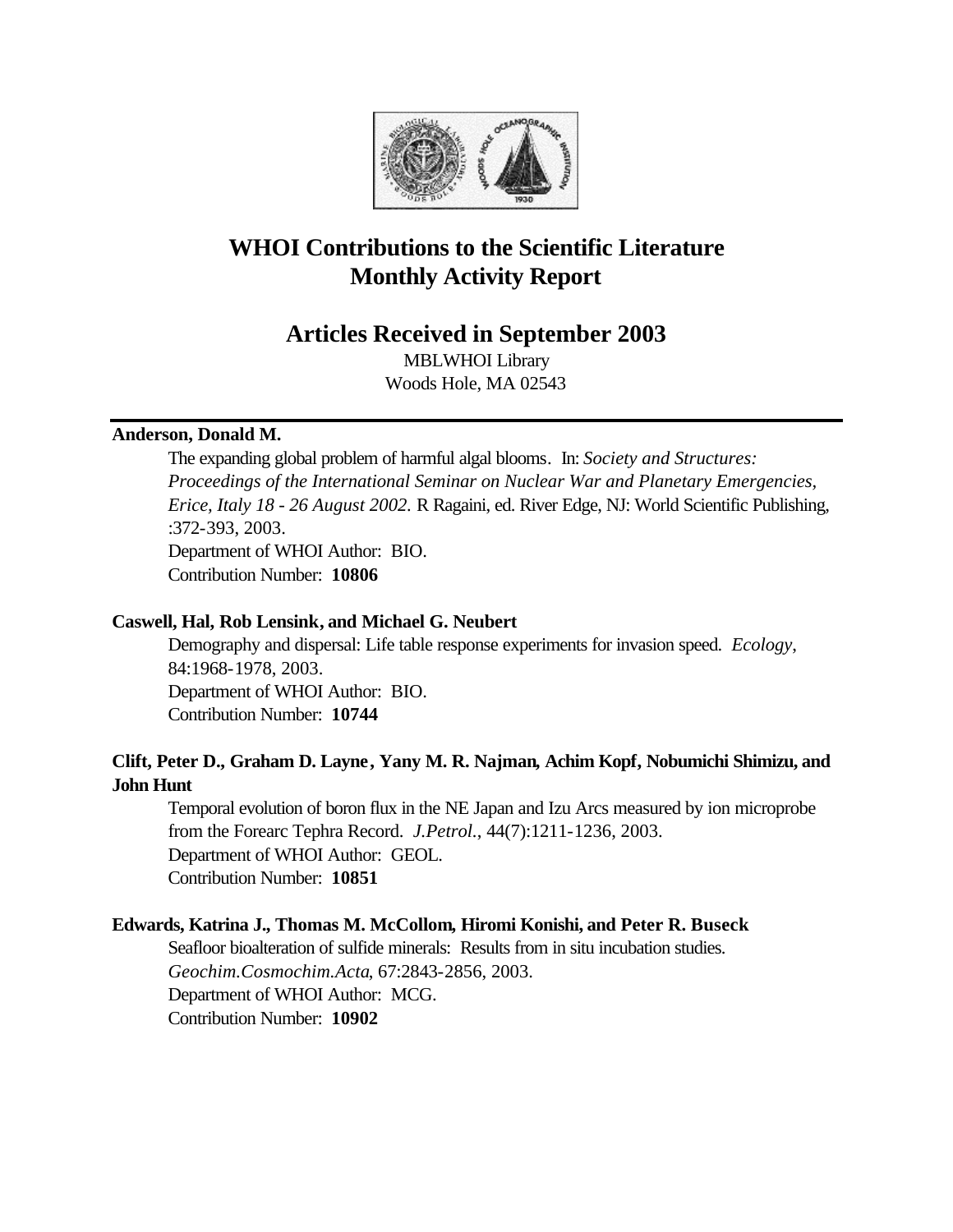# **Gaetani, Glenn A., Adam J. R. Kent, Timothy L. Grove, Ian D. Hutcheon, and Edward M. Stolper**

Mineral/melt partitioning of trace elements during hydrous peridotite partial melting. *Contrib.Mineral.Petrol.*, 145:391-405, 2003. Department of WHOI Author: GEOL.

#### **Girton, James B., and Thomas B. Sanford**

Descent and modification of the Overflow Plume in the Denmark Strait. *J.Phys.Oceanogr.*, 33:1351-1364, 2003. Department of WHOI Author: PO. Contribution Number: **10691**

#### **Helfrich, Karl R., and Lawrence J. Pratt**

Rotating hydraulics and upstream basin circulation. *J.Phys.Oceanogr.*, 33:1651-1663, 2003. Department of WHOI Author: PO. Contribution Number: **10860**

# **Hiroe, Yutaka, Ichiro Yasuda, Kousei Komatsu, Kiyoshi Kawasaki, Terrence M. Joyce, and Frank Bahr**

Transport of North Pacific intermediate water in the Kuroshio-Oyashio Interfrontal Zone. *Deep-Sea Res.II*, 49:5353-5364, 2002. Department of WHOI Author: PO.

#### **Humphris, S. E., M. Halbach, and K. Juniper**

Low-temperature alteration: Fluxes and mineralization. In: *Energy and Mass Transfer in Submarine Hydrothermal Systems.* P.E. Halbach, V. Tunnicliffe, and J. Hein, eds. Berlin: Dahlem University Press, :163-181, 2003. Department of WHOI Author: GEOL. Contribution Number: **10593A**

#### **Lima, Ivan D., Donald B. Olson, and Scott C. Doney**

Biological response to frontal dynamics and mesoscale variability in oligotrophic environments: Biological production and community structure. *J.Geophys.Res.*, 107(C8),3111,doi:10.1029/2000JC000393, 2002. Department of WHOI Author: MCG.

#### **Montesi, Laurent G. J., and Maria T. Zuber**

Clues to the lithospeheric structure of Mars from wrinkle ridge sets and localization instability. *J.Geophys.Res.*, 108(E6),5048,doi:10.1029/2002JE001974, 2003. Department of WHOI Author: GEOL.